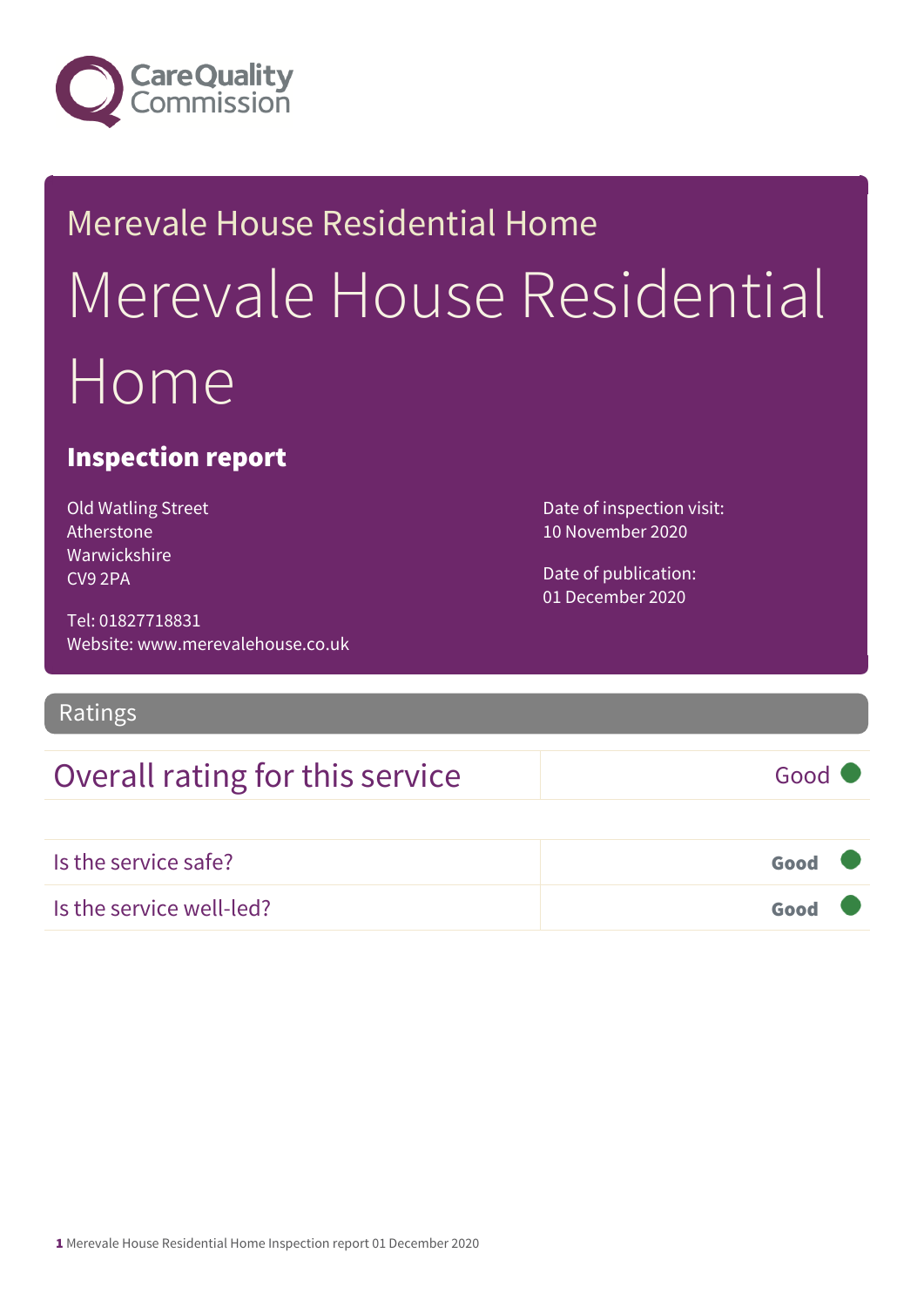## Summary of findings

### Overall summary

#### About the service

The service provides accommodation, support and personal care for up to 31 people. There are three buildings at the location which provide specialist care for people living with dementia. Merevale House provides care for up to 15 older people living with dementia. Merevale Lodge provides care for up to 12 people living with early–onset dementia, and 5th Lock Cottage provides care and rehabilitation for up to four people living with alcohol related dementia or other mental healthcare needs. On the day of our inspection there were 29 people living at Merevale House Residential Home.

#### People's experience of using the service and what we found

Relatives gave positive feedback about the quality of care and were reassured their loved ones were kept safe during times of imposed visiting restrictions. One relative said, "We have been very happy, we have visited during the summer, and when it was safe, outside," and another relative said, "They have personalised safe visiting plans. It's really reassuring".

Staff knew people well and were able to respond quickly to support them. People were encouraged to maintain their hobbies, interests and skills and the provider encouraged staff to help people contribute to general household maintenance tasks if they were able to. One relative commented, "There is real stimulus for [person] there as well, [person] has games, entertainers and staff interacting with them." Staff had time to be with people and the provider helped staff learn how to care for people using a positive approach to risk. People felt confident to raise concerns knowing they would be listened to and the provider's system for monitoring accidents and incidents meant trends or patterns could be identified quickly and acted on to review risks to people.

The provider had improved their training and staff gave positive feedback about the support they had to look after people whose needs could challenge the service. We found improvements in how risks to people's health and safety were assessed and managed and the implementation of an electronic medication system improved the safe management of medicines. Quality assurance systems gave greater oversight of care practice so risks and quality of care could be continuously monitored and improved.

People were supported to have maximum choice and control of their lives and staff supported them in the least restrictive way possible and in their best interests; the policies and systems in the service supported this practice.

Rating at last inspection and update: The last rating for this service was requires improvement (published 13th February 2020) and there were multiple breaches of the regulation. The provider completed an action plan after the last inspection to show what they would do and by when to improve. At this inspection we found improvements had been made and the provider was no longer in breach of regulations.

Why we inspected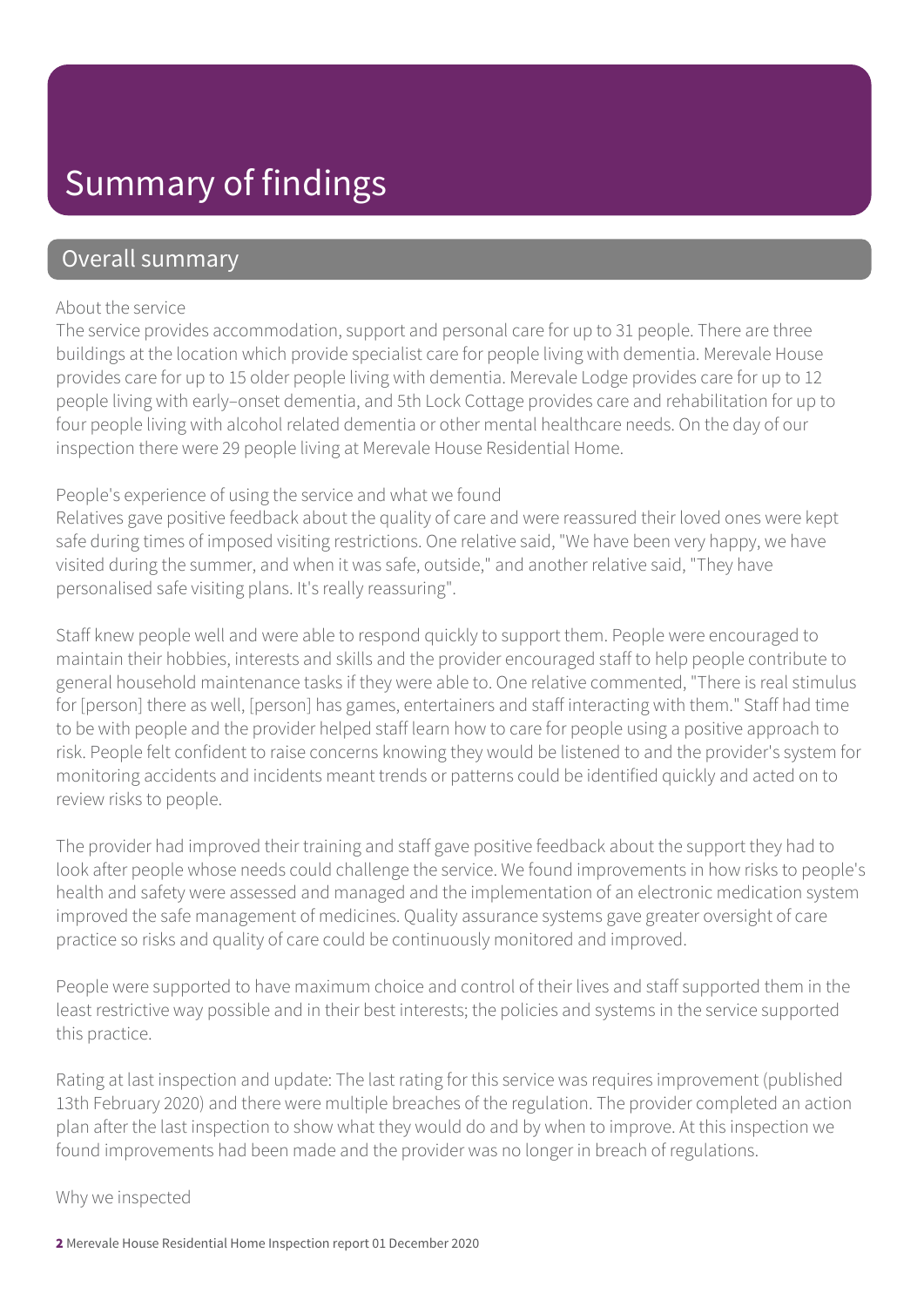We carried out an unannounced comprehensive inspection of this service on 12th September 2019. Breaches of legal requirements were found. The provider completed an action plan after the last inspection to show what they would do and by when to improve safe care and treatment, safeguarding, good governance and notifications of other incidents.

We undertook this focused inspection to check they had followed their action plan and to confirm they now met legal requirements. This report only covers our findings in relation to the Key Questions Safe and Wellled which contain those requirements.

We looked at infection prevention and control measures under the Safe key question. We look at this in all care home inspections even if no concerns or risks have been identified. This is to provide assurance that the service can respond to coronavirus and other infection outbreaks effectively.

The ratings from the previous comprehensive inspection for those key questions not looked at on this occasion were used in calculating the overall rating at this inspection. The overall rating for the service has changed from Requires Improvement to Good. This is based on the findings at this inspection.

You can read the report from our last comprehensive inspection, by selecting the 'all reports' link for Merevale House Residential Home on our website at www.cqc.org.uk.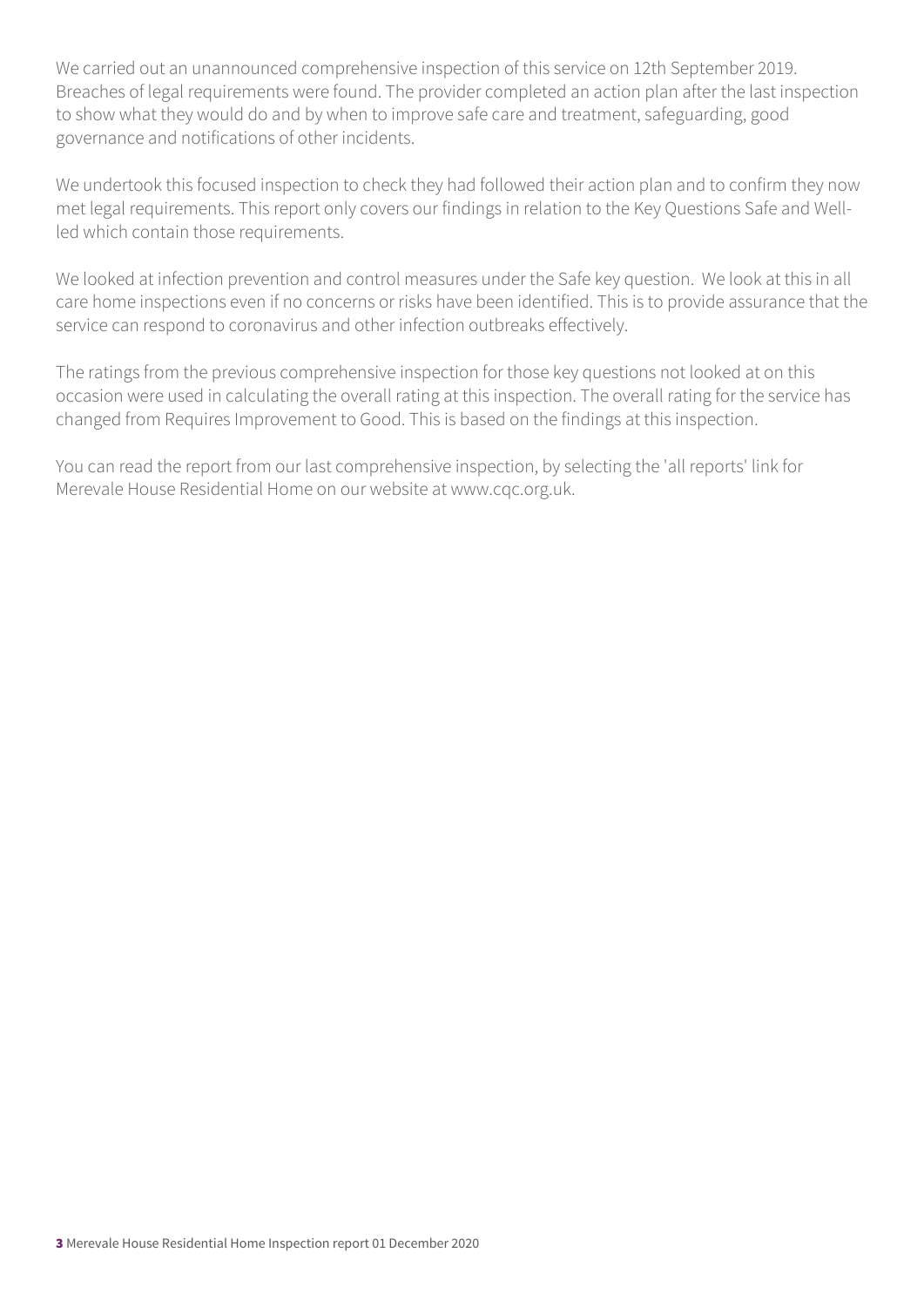## The five questions we ask about services and what we found

We always ask the following five questions of services.

| Is the service safe?                    | Good |
|-----------------------------------------|------|
| The service was safe.                   |      |
| Details are in our safe findings below. |      |
|                                         |      |
| Is the service well-led?                | Good |
| The service was well led.               |      |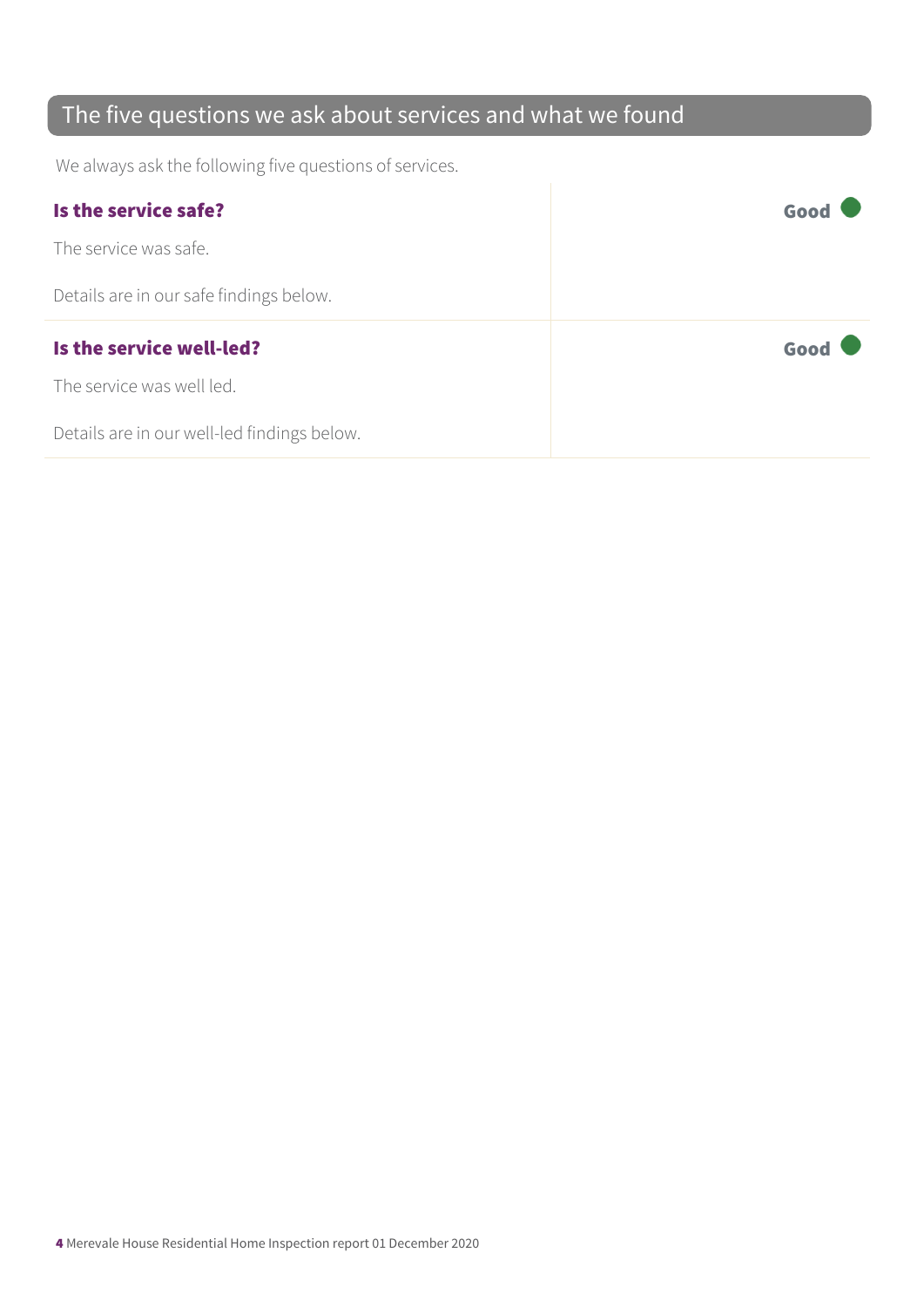

# Merevale House Residential Home

Detailed findings

# Background to this inspection

#### The inspection

We carried out this inspection under Section 60 of the Health and Social Care Act 2008 (the Act) as part of our regulatory functions. We checked whether the provider was meeting the legal requirements and regulations associated with the Act. We looked at the overall quality of the service and provided a rating for the service under the Care Act 2014.

As part of this inspection we looked at the infection control and prevention measures in place. This was conducted so we can understand the preparedness of the service in preventing or managing an infection outbreak, and to identify good practice we can share with other services.

#### Inspection team

The inspection team consisted of two inspectors on site and was supported by three inspectors off site.

#### Service and service type

Merevale House Residential Home is a 'care home'. People in care homes receive accommodation and nursing or personal care as a single package under one contractual agreement. CQC regulates both the premises and the care provided, and both were looked at during this inspection.

#### Notice of inspection

We gave the service 24 hours' notice of the inspection. This was so documents could be made available to us on arrival to minimise time spent at services during the COVID-19 pandemic.

#### What we did before the inspection

We reviewed information we had received about the service since the last inspection and sought feedback from the local authority. The provider was not asked to complete a provider information return prior to this inspection. This is information we require providers to send us to give some key information about the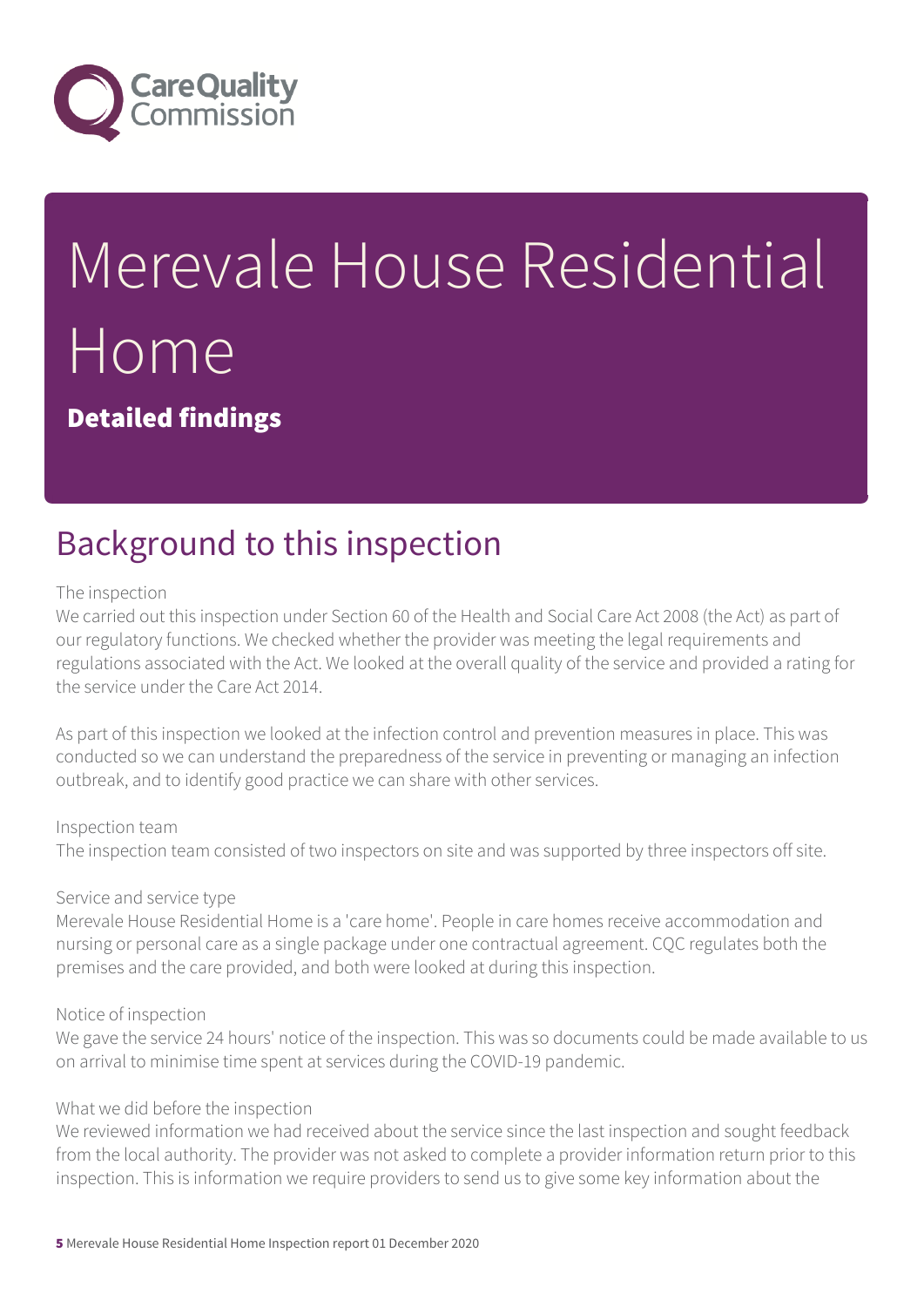service, what the service does well and improvements they plan to make. We took this into account when we inspected the service and made the judgements in this report.

#### During the inspection

We spoke by telephone with four relatives about their experience of the care provided. We spoke with nine members of staff including the provider, registered manager, team leaders, a new member of day care staff, a member of night care staff and experienced care staff. We reviewed a range of records. This included the electronic medication system and a variety of records relating to the management of the service.

#### After the inspection

We continued to seek clarification from the provider to validate evidence found. We looked at training data, quality assurance and records relating to the management of the service and four people's care plans. We spoke with one professional who was recently involved in arranging accommodation for someone at Merevale House Residential Home.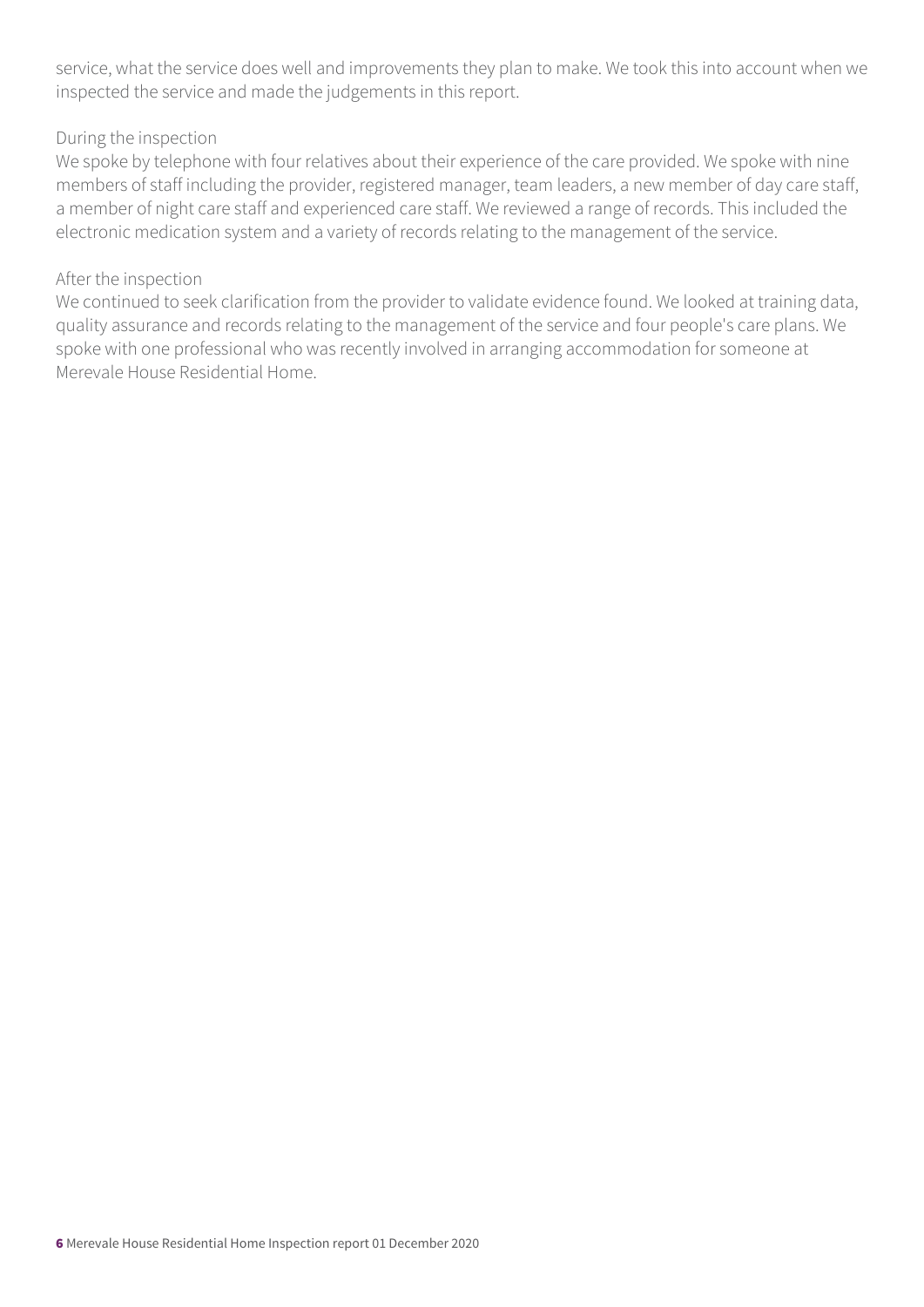## Is the service safe?

# Our findings

Safe – this means we looked for evidence that people were protected from abuse and avoidable harm.

At the last inspection this key question was rated as requires improvement. At this inspection this key question has improved to good. This meant people were safe and protected from avoidable harm.

Systems and processes to safeguard people from the risk of abuse

At our last inspection the provider failed to ensure robust procedures and processes were in place to prevent people using their service from abuse or improper treatment. This was a breach of regulation 13 of the Health and Social Care Act 2008 (Regulated Activities) Regulations 2014. (Safeguarding service users from abuse and improper treatment).

Enough improvement had been made and the provider was no longer in breach of regulation 13.

• Staff understood how to safely support people with behaviours that may harm themselves or others. One staff member said, "[Person] can get confused and physical with other people. They have 1:1 each afternoon to help manage their behaviour. We involve them in household activities or go out for a walk. [Person] needs a sense of purpose."

• Since our last inspection the provider had taken steps to provide a calmer environment for staff and residents by better managing people's individual needs. Staff were encouraged to be more proactive by giving people purpose and meaning in their daily lives. The provider said, "It's taught us a lot. We've learned as a team that managing the community so it's a more positive environment is better. We've taught staff to be more proactive, rather than just managing difficult behaviour."

• Staff were trained in safeguarding and were confident with their procedures for reporting safeguarding incidents.

• Potential safeguarding incidents were recognised and reported to the local authority and The Care Quality Commission.

Assessing risk, safety monitoring and management; Learning lessons when things go wrong

At our last inspection the provider had failed to robustly assess the risks relating to the health, safety and welfare of people and improvements were needed in how medicines were managed. This was a breach of regulation 12 of the Health and Social Care Act 2008 (Regulated Activities) Regulations 2014. (Safe Care and Treatment).

Enough improvement had been made and the provider was no longer in breach of regulation 12.

• One relative had recently complimented the provider about their approach to managing risk to ensure positive outcomes for people. They had written, "They have fought every doctor, medic, specialist and psychiatrist until we got the right balance of drugs to give [Name] a good standard of life and as the illness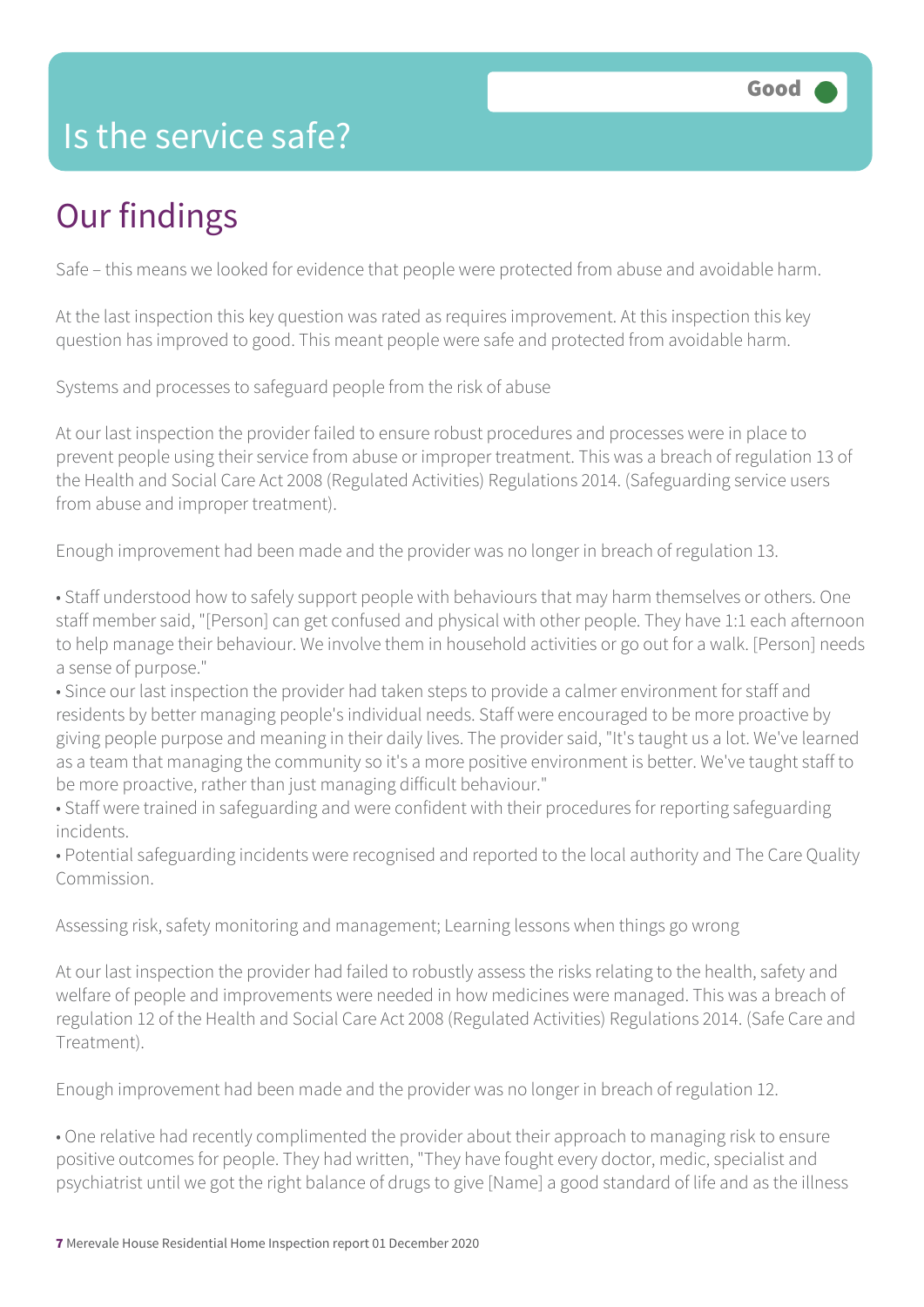changed, they changed their approach to [Name} and not the other way around."

• Risks to people's health and safety were assessed and included strategies for staff to manage those risks. For example, one person at risk of absconding was at higher risk during periods of confusion, so staff could remain vigilant and use strategies to manage the situation. Staff were encouraged to accompany this person for walks or on the train rather than preventing them from leaving which was known to increase their anxieties.

• At our last inspection we found one person's nutritional risk assessment had not been reviewed despite them having lost weight. We found this had been actioned with clear guidance for staff on how to encourage this person's nutritional intake.

• Accidents and incidents were recorded and reviewed at service level to identify trends or patterns.

• Improvements were made in the provider's evacuation procedures. The provider maintained an up to date list of everyone who lived in the home which outlined the level of assistance and the type of equipment they would need to reach a place of safety in the event of an emergency.

• At this inspection improvements were made to environmental risks. Fire doors were not obstructed, and cleaning materials were kept in a locked cupboard.

#### Using medicines safely

At our last inspection the provider had failed to robustly assess the risks relating to the health, safety and welfare of people and improvements were needed in how medicines were managed. This was a breach of regulation 12 of the Health and Social Care Act 2008 (Regulated Activities) Regulations 2014. (Safe Care and Treatment).

Enough improvement had been made and the provider was no longer in breach of regulation 12.

• The management of medicines had improved. Since our last inspection the provider had introduced an electronic system for the management and administration of medicines. The system supported safe practice in medicine administration and ensured people received their medicines at the right time.

• When people were prescribed medicines to be given 'as and when required', there was information to inform staff when these should be given and steps staff should try first before administering the medication. The electronic system required staff to record the effectiveness of such medicines when they had been administered.

• At our last inspection one person was regularly not given their evening medicine because they were often asleep. The provider had introduced a new protocol to ensure such omissions were promptly referred to the GP for a review of the person's prescription.

• Staff who had been trained to administer medicines had their skills and competency regularly assessed by the provider to ensure they followed best practice when giving medicines.

#### Staffing and recruitment

• Staff spoken with told us there were enough staff and they had time to support people with their interests in a person centred way.

• The provider experienced an increase in their staff turnover as a result of the pandemic. There was a greater focus on improved training and development which helped retain new staff members. One staff member said, "The team feels positive and there's a good mix of abilities."

Preventing and controlling infection

- We were assured that the provider was preventing visitors from catching and spreading infections.
- We were assured that the provider was meeting shielding and social distancing rules.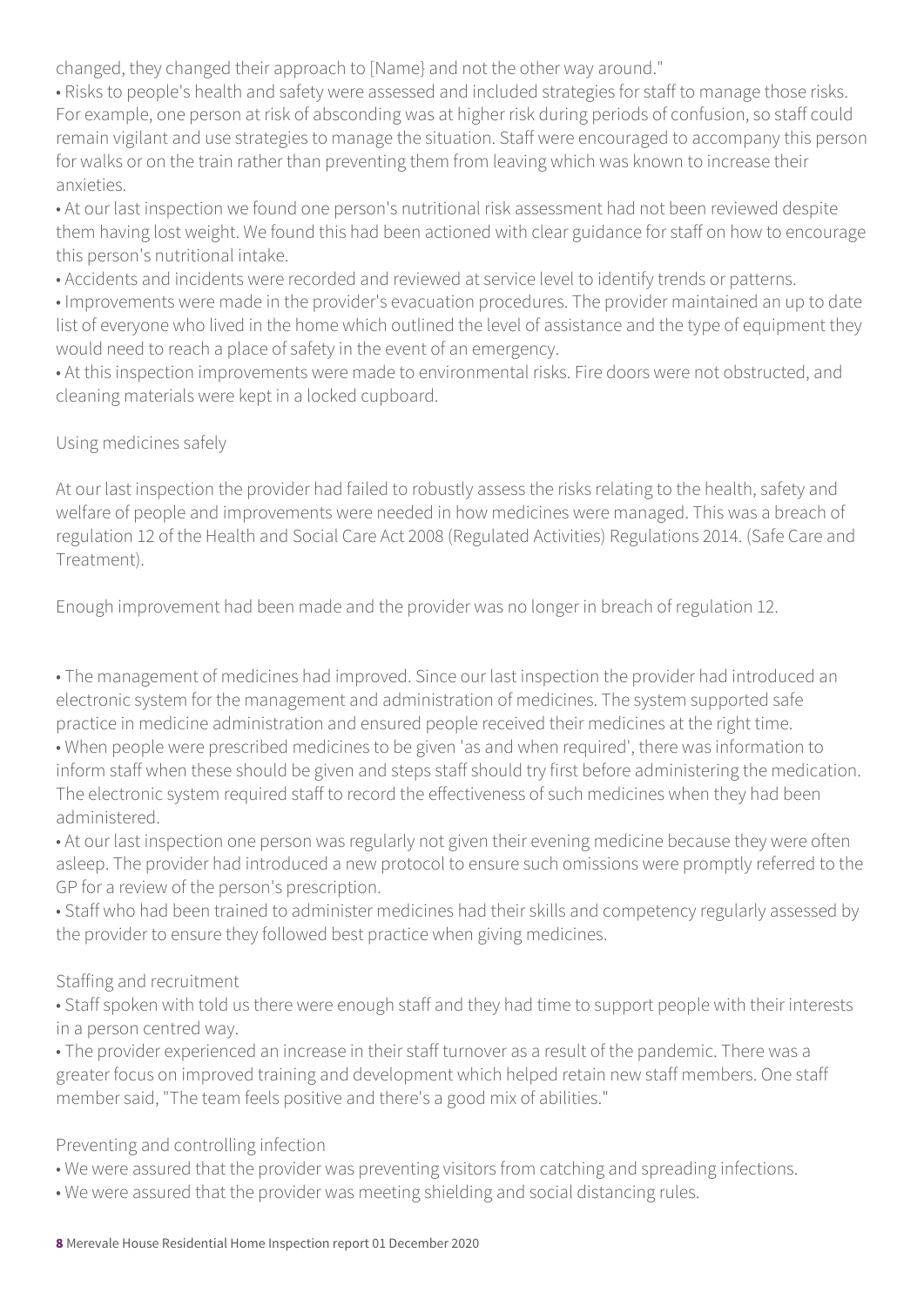- We were assured that the provider was admitting people safely to the service.
- We were assured that the provider was using PPE effectively and safely.
- We were assured that the provider was accessing testing for people using the service and staff.
- We were assured that the provider was making sure infection outbreaks can be effectively prevented or managed.
- We were assured that the provider's infection prevention and control policy was up to date.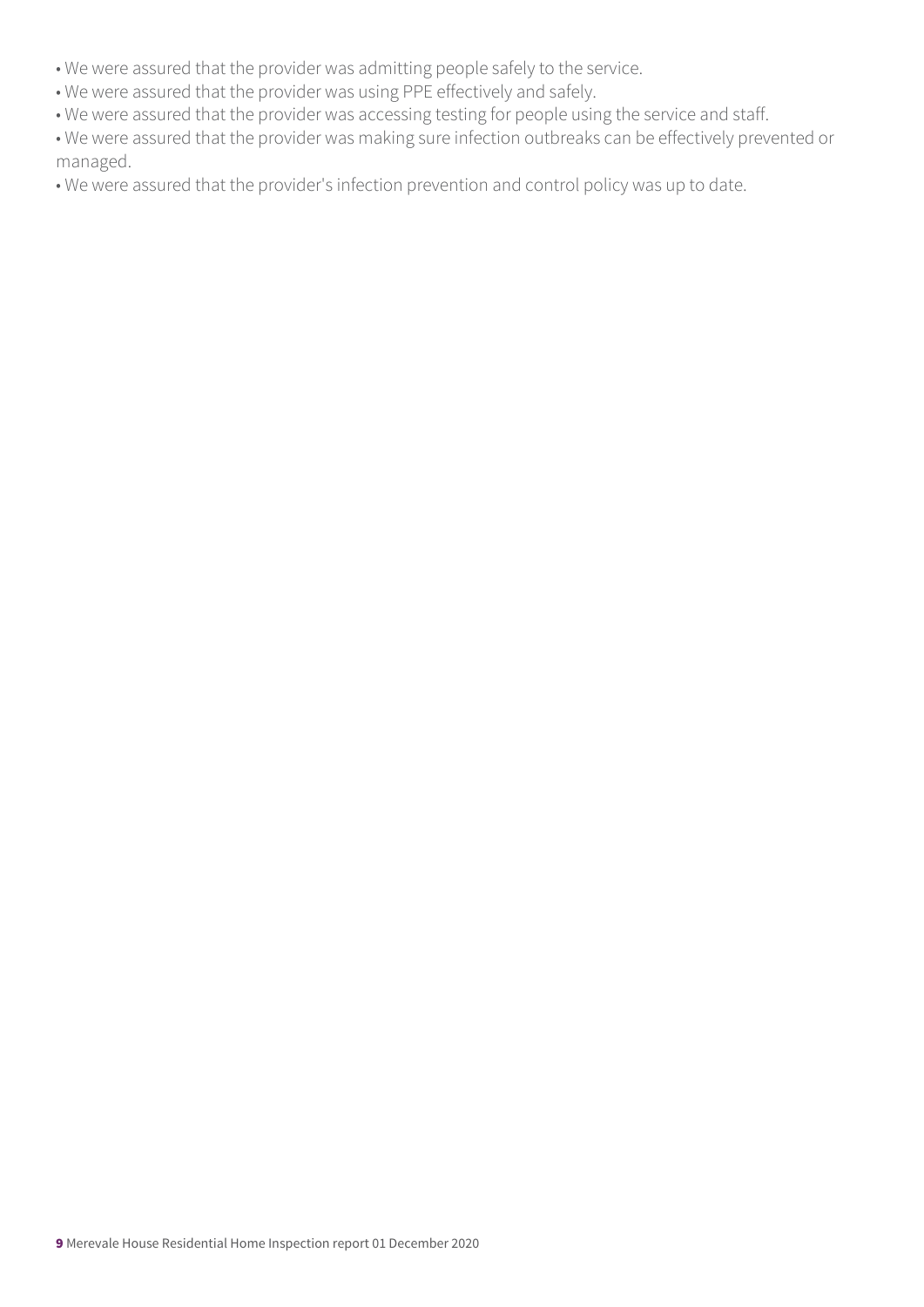## Is the service well-led?

# Our findings

Well-Led – this means we looked for evidence that service leadership, management and governance assured high-quality, person-centred care; supported learning and innovation; and promoted an open, fair culture.

At the last inspection this key question was rated as requires improvement. At this inspection this key question has improved to good. This meant the service was consistently managed and well-led. Leaders and the culture they created promoted high-quality, person-centred care.

Managers and staff being clear about their roles, and understanding quality performance, risks and regulatory requirements; How the provider understands and acts on the duty of candour, which is their legal responsibility to be open and honest with people when something goes wrong

At our last inspection the provider had failed to have robust and effective quality assurance systems. A lack of effective management and monitoring put people at risk of poor care. This was a breach of Regulation 17 of the Health and Social Care Act 2008 (Regulated Activities) Regulations 2014. (Good Governance).

Enough improvement had been made and the provider was no longer in breach of regulation 17.

• The provider and registered manager focussed on improving the home and quality of care provided. They supported staff to embed these changes within their every-day practice and engagement with people. • Improvements were made to governance and oversight systems to ensure the provider was mitigating risks to people in relation to their care.

• The provider had a service improvement plan to drive improvement in standards within the home. One staff member advised us they had raised issues about inconsistent standards of personal care and we saw this had been added to the service improvement plan. The staff member confirmed standards had improved.

• Greater oversight of medication management improved practice in this area. Audits included guidance on common errors which can occur during medication administration and when issues were identified, actions were taken to address them.

• The registered manager understood their responsibilities for the safe administration of medication and worked closely with relevant health professionals to ensure procedures for covert medication followed legal guidelines.

• The provider monitored staff training and there was a strong focus on improving the quality of training available. 'Bitesize' dementia training sessions were put on regularly and staff were encouraged to take part in reflective practice, so care was more personal and less task orientated. The provider said, "They [staff] deliver friendship, comfort, affection and love."

At our last inspection we found the provider and registered manager had not fulfilled their legal responsibility to inform us (CQC) about significant events. Four safeguarding incidents had not been reported to us as required. This was a breach of Regulation 18 of the Care Quality Commission (Registration) Regulations 2009 (Part 4): Notification of other incidents.